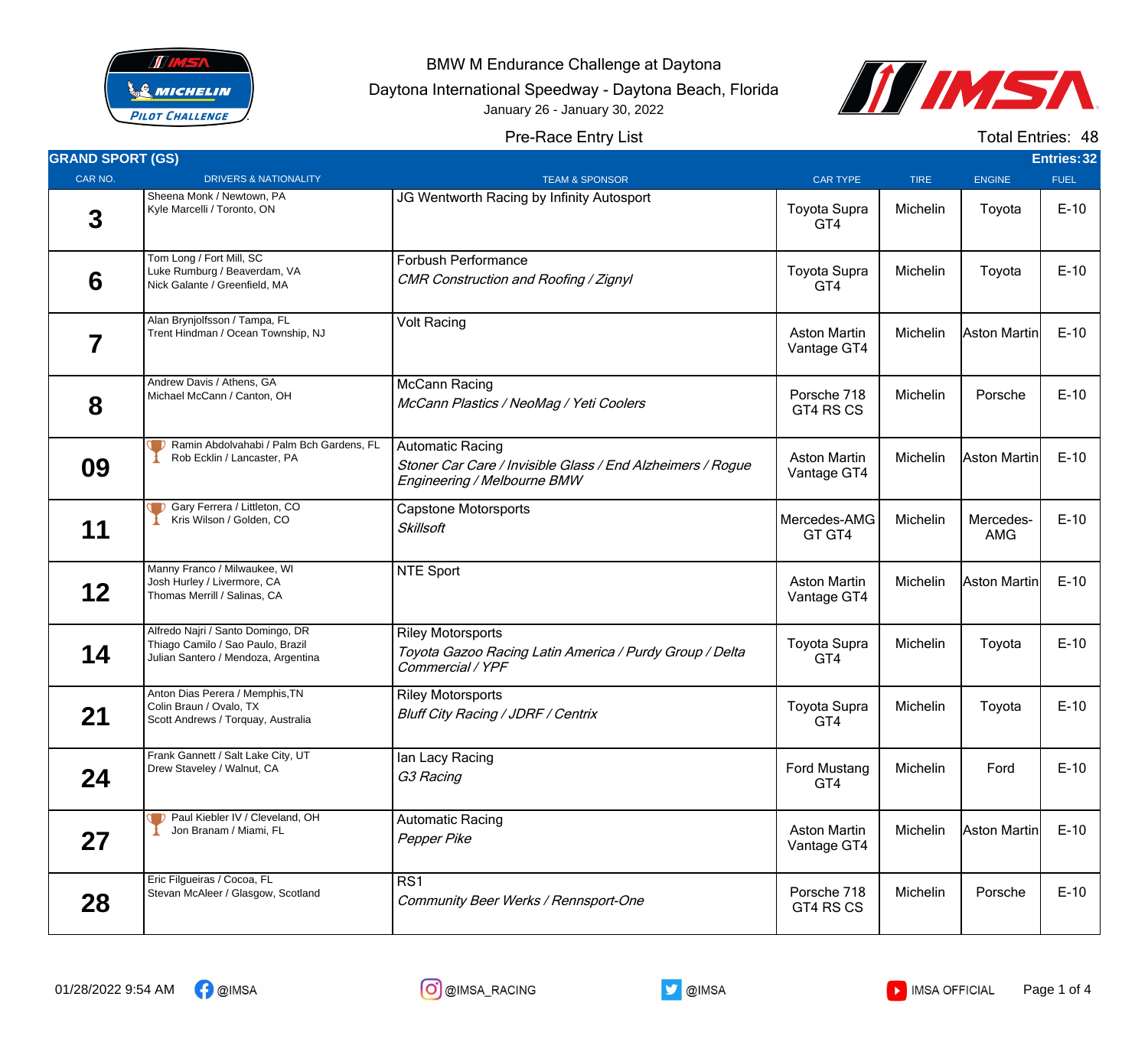| <b>GRAND SPORT (GS)</b> |                                                                                                                |                                                                                 |                            |             |                         | Entries: 32 |
|-------------------------|----------------------------------------------------------------------------------------------------------------|---------------------------------------------------------------------------------|----------------------------|-------------|-------------------------|-------------|
| CAR NO.                 | <b>DRIVERS &amp; NATIONALITY</b>                                                                               | <b>TEAM &amp; SPONSOR</b>                                                       | <b>CAR TYPE</b>            | <b>TIRE</b> | <b>ENGINE</b>           | <b>FUEL</b> |
| 32                      | Kyle Washington / Indio, CA<br>James Sofronas / Villa Park, CA                                                 | <b>GMG Racing</b><br>MOVO / Eboost / BN3TH / Centr / Seaspan / Troy Lee Designs | Porsche 718<br>GT4 RS CS   | Michelin    | Porsche                 | $E-10$      |
| 40                      | James Pesek / Harrisonville, MO<br>Chad McCumbee / Shallotte, NC                                               | PF Racing<br><b>Ozarks International Raceway</b>                                | Ford Mustang<br>GT4        | Michelin    | Ford                    | $E-10$      |
| 41                      | Austin Cindric / Mooresville, NC<br>Harrison Burton / Huntersville, NC                                         | PF Racing<br>Ford Performance / Ozarks International Raceway                    | Ford Mustang<br>GT4        | Michelin    | Ford                    | $E-10$      |
| 42                      | Chase Briscoe / Mitchell, IN<br>Hailie Deegan / Temecula, CA                                                   | PF Racing<br>Ford Performance / Ozarks International Raceway                    | Ford Mustang<br>GT4        | Michelin    | Ford                    | $E-10$      |
| 43                      | Sean Quinlan / Palo Alto, CA<br>Gregory Liefooghe / San Francisco, CA                                          | <b>Stephen Cameron Racing</b>                                                   | <b>BMW M4 GT4</b>          | Michelin    | <b>BMW</b>              | $E-10$      |
| 46                      | Hugh Plumb / Unionville, PA<br>Matt Plumb / Chadds Ford, PA                                                    | TeamTGM<br>JKTGFoundation.org / #HealthInnovation                               | Porsche 718<br>GT4 RS CS   | Michelin    | Porsche                 | $E-10$      |
| 47                      | Matt Travis / The Woodlands, TX<br>Jason Hart / Flower Mound, TX                                               | <b>NOLASPORT</b>                                                                | Porsche 718<br>GT4 RS CS   | Michelin    | Porsche                 | $E-10$      |
| 56                      | Jeff Mosing / Austin, TX<br>Eric Foss / Fort Worth, TX                                                         | Murillo Racing<br><b>Mosing Motorcars</b>                                       | Mercedes-AMG<br>GT GT4     | Michelin    | Mercedes-<br><b>AMG</b> | $E-10$      |
| 59                      | Bob Michaelian / Seal Beach, CA<br>Billy Johnson / Boynton Beach, FL                                           | KOHR MOTORSPORTS<br><b>RACE FOR RP</b>                                          | <b>Ford Mustang</b><br>GT4 | Michelin    | Ford                    | $E-10$      |
| 64                      | Ted Giovanis / Highland, MD<br>Owen Trinkler / Nashville, TN                                                   | TeamTGM<br>JKTGFoundation.org / #HealthInnovation                               | Porsche 718<br>GT4 RS CS   | Michelin    | Porsche                 | $E-10$      |
| 65                      | Brent Mosing / Lafayette, LA<br>Tim Probert / Houston, TX                                                      | Murillo Racing                                                                  | Mercedes-AMG<br>GT GT4     | Michelin    | Mercedes-<br><b>AMG</b> | $E-10$      |
| 68                      | Kevin Conway / Charlotte, NC<br>John Geesbreght / Fort Worth, TX<br>Jack Hawksworth / Bradford, United Kingdom | Smooge Racing<br>Geesbreght Group / Cooper Natural Resources                    | <b>Toyota Supra</b><br>GT4 | Michelin    | Toyota                  | $E-10$      |
| 71                      | Michael Cooper / Huntington, NY<br>Robin Liddell / Edinburgh, Scotland                                         | <b>Rebel Rock Racing</b><br>Urban Grid                                          | Chevrolet<br>Camaro GT4.R  | Michelin    | Chevrolet               | $E-10$      |
| 72                      | Kenny Murillo / Santa Rosa, CA<br>Christian Szymczak / Oakland, CA                                             | Murillo Racing                                                                  | Mercedes-AMG<br>GT GT4     | Michelin    | Mercedes-<br><b>AMG</b> | $E-10$      |

01/28/2022 9:54 AM  $\bigcap_{i=1}^{\infty}$  @IMSA  $\bigcap_{i=1}^{\infty}$  @IMSA  $\bigcup_{i=1}^{\infty}$  @IMSA  $\bigcup_{i=1}^{\infty}$  IMSA OFFICIAL Page 2 of 4

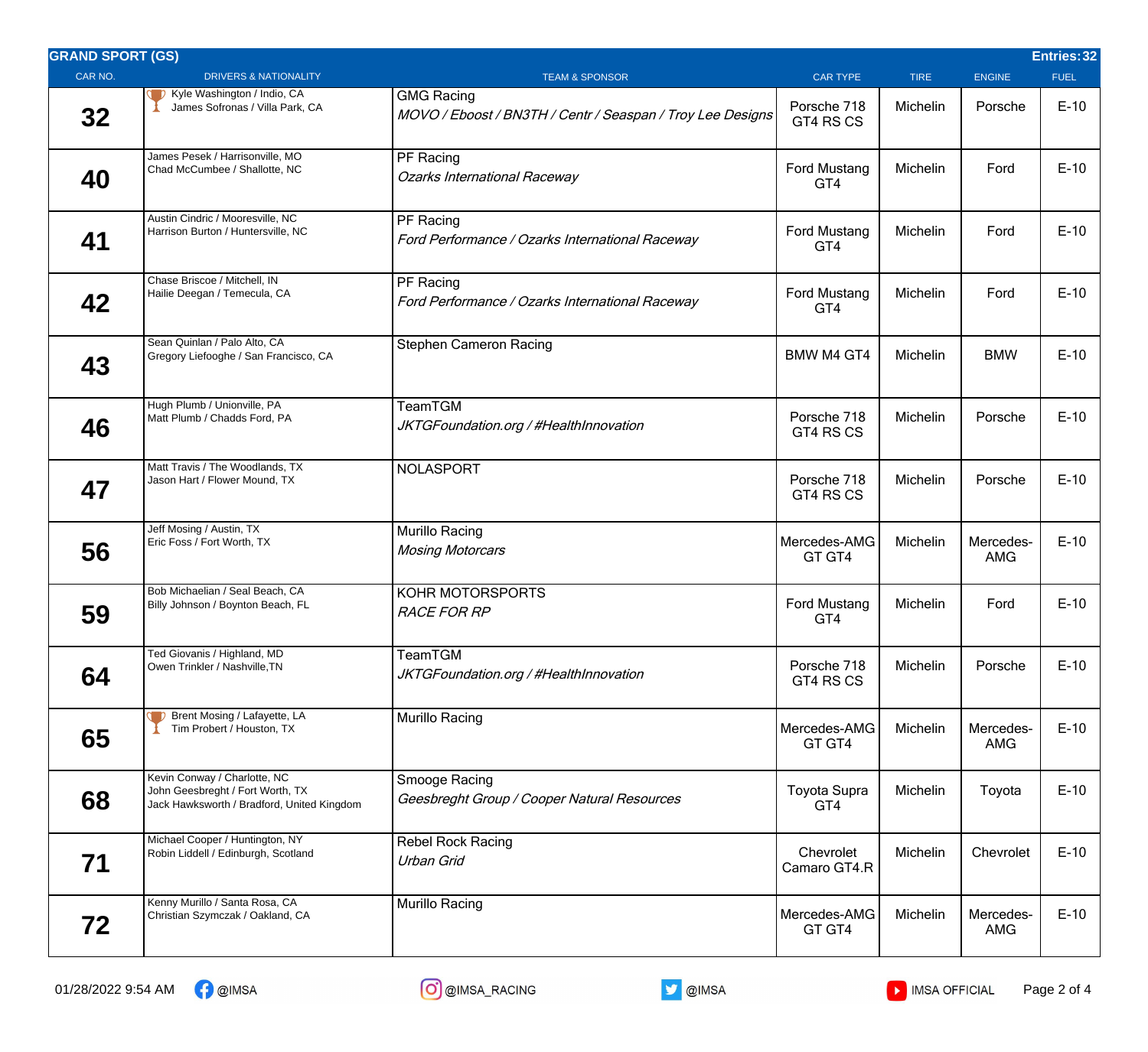| <b>GRAND SPORT (GS)</b>  |                                                                                                            |                                                                                                |                                              |             |               | Entries: 32        |
|--------------------------|------------------------------------------------------------------------------------------------------------|------------------------------------------------------------------------------------------------|----------------------------------------------|-------------|---------------|--------------------|
| CAR NO.                  | <b>DRIVERS &amp; NATIONALITY</b>                                                                           | <b>TEAM &amp; SPONSOR</b>                                                                      | <b>CAR TYPE</b>                              | <b>TIRE</b> | <b>ENGINE</b> | <b>FUEL</b>        |
| 83                       | Thomas Collingwood / St. John's, NL<br>John Tecce / Ormond Beach, FL<br>Spencer Pumpelly / Atlanta, GA     | <b>BGB Motorsports</b>                                                                         | Porsche 718<br>GT4 RS CS                     | Michelin    | Porsche       | $E-10$             |
| 92                       | Paul Sparta / Great Falls, VA<br>Al Carter / Greenville, DE                                                | Random Vandals Racing<br><b>Vbrick Systems</b>                                                 | BMW M4 GT4                                   | Michelin    | <b>BMW</b>    | $E-10$             |
| 93                       | Mark Siegel / Palo Alto, CA<br>Tom Dyer / West Jordan, UT<br>Tyler McQuarrie / Danville, CA                | CarBahn with Peregrine Racing<br>Menlo / Accel                                                 | Porsche 718<br>GT4 RS CS                     | Michelin    | Porsche       | $E-10$             |
| 95                       | Bill Auberlen / Lake Havasu City, AZ<br>Dillon Machavern / Charlotte, VT                                   | <b>Turner Motorsport</b><br>LiquiMoly / Barletta Engineering                                   | <b>BMW M4 GT4</b>                            | Michelin    | <b>BMW</b>    | $E-10$             |
| 96                       | Robby Foley / Randolph, NJ<br>Vincent Barletta / Canton, MA<br>Michael Dinan / New York City, NY           | <b>Turner Motorsport</b><br>LiquiMoly / Barletta Engineering                                   | <b>BMW M4 GT4</b>                            | Michelin    | <b>BMW</b>    | $E-10$             |
| 540                      | Tim Pappas / Boston, MA<br>Jeroen Bleekemolen / Monaco<br>Sebastiaan Bleekemolen / Aerdenhout, Netherlands | <b>Black Swan Racing</b>                                                                       | Porsche 718<br>GT4 RS CS                     | Michelin    | Porsche       | $E-10$             |
| <b>TOURING CAR (TCR)</b> |                                                                                                            |                                                                                                |                                              |             |               | <b>Entries: 16</b> |
| CAR NO.                  | <b>DRIVERS &amp; NATIONALITY</b>                                                                           | <b>TEAM &amp; SPONSOR</b>                                                                      | <b>CAR TYPE</b>                              | <b>TIRE</b> | <b>ENGINE</b> | <b>FUEL</b>        |
| 1                        | Michael Lewis / Laguna Beach, CA<br>Taylor Hagler / San Antonio, TX                                        | Bryan Herta Autosport w/ Curb Agajanian<br>Hyundai Elantra N                                   | Hyundai Elantra<br>N TCR                     | Michelin    | Hyundai       | $E-10$             |
| $\mathbf 2$              | AJ Muss / Rumson, NJ<br>Ryan Norman / Estero, FL                                                           | Bryan Herta Autosport w/ Curb Agajanian                                                        | Hyundai Elantra<br>N TCR                     | Michelin    | Hyundai       | $E-10$             |
| 5                        | Roy Block / Winter Park, FL<br>Tim Lewis / Boca Raton, FL                                                  | <b>KMW Motorsports with TMR Engineering</b><br>Alfa Romeo of Daytona / Hammer Nutrition / AERO | Alfa Romeo<br>Giulietta Veloce<br><b>TCR</b> | Michelin    | Alfa Romeo    | $E-10$             |
| 15                       | Eric Rockwell / Colts Neck, NJ<br>Alex Rockwell / Colts Neck, NJ                                           | <b>Belgard &amp; Techniseal Racing</b>                                                         | Audi RS3 LMS<br><b>DSG</b>                   | Michelin    | Audi          | $E-10$             |
| 17                       | Chris Miller / Minneapolis, MN<br>Mikey Taylor / Pretoria, South Africa                                    | Unitronic JDC-Miller MotorSports<br>Liqui Moly                                                 | Audi RS3 LMS<br><b>SEQ</b>                   | Michelin    | Audi          | $E-10$             |
| 19                       | Rory van der Steur / Chesapeake City, MD<br>Tyler Gonzalez / St. Cloud, FL                                 | VAN DER STEUR RACING<br><b>EFC Systems Inc</b>                                                 | Hyundai<br><b>Veloster N TCR</b>             | Michelin    | Hyundai       | $E-10$             |
| 33                       | Mark Wilkins / Mulmur, ON<br>Robert Wickens / Guelph, ON                                                   | Bryan Herta Autosport w/ Curb Agajanian<br>Hyundai Elantra N                                   | Hyundai Elantra<br>N TCR                     | Michelin    | Hyundai       | $E-10$             |